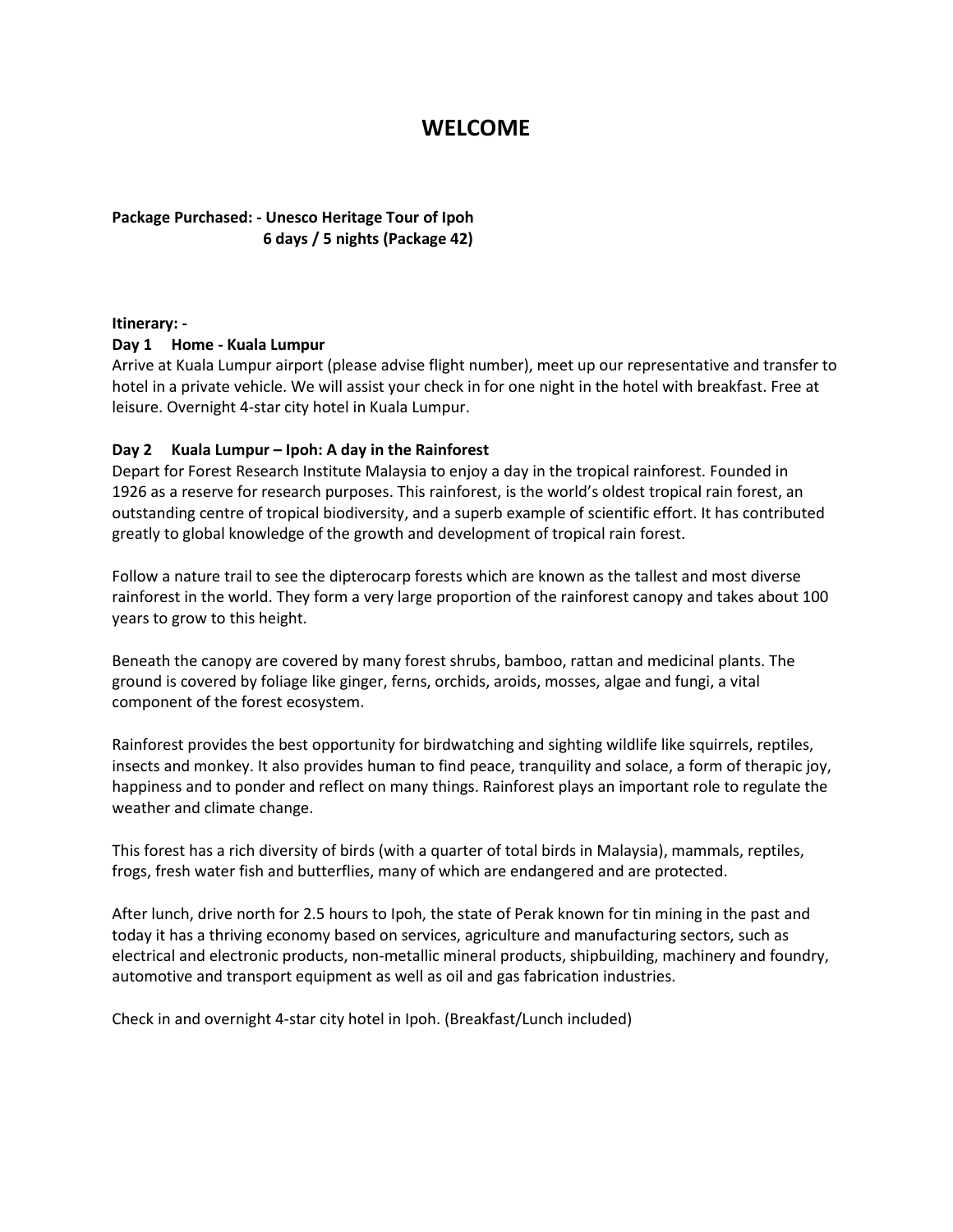#### **Day 3 Ipoh: - Lenggong Archaeological Museum / Taiping / Ipoh**

After breakfast, proceed for a 1.5 hours (88km) drive to Lenggong Valley where the oldest known human activity in South East Asia can be traced to this area.

Upon arrival, visit Lenggong Archaeological Museum to see the remains of the 11,000-year-old Perak Man, the region's best-preserved Stone Age skeleton, whose ancestors had settled in the Lenggong Valley after migrating out of Africa and crossing the Middle East and South Asia on foot for thousands of years.

The only one found with a genetic disorder. The skeleton's foetal position, surrounded by a cornucopia of objects, suggested to archaeologist that his deformity had elevated him to a well-respected shaman.

This discovery was made at a nearby burial cave in 1991 and was so significant that in 2012 the Lenggong Valley was named the fourth Unesco World Heritage site in Malaysia – yet amazingly few people know about this lost world – and even fewer get to see it.

Lenggong Valley has four archaeological sites in 2 clusters that span all periods of hominid history from the Paleolithic era to Neolithic and Bronze Age up to 1700 years ago. Hand axes were found at the site of a 1.83 million years ago Meteorite impact, are among the oldest outside of Africa, and suggest that the Lenggong Valley was an extremely early site of hominids presence in South East Asia. This could perhaps explain the existence of Orang Utan in South East Asia.

The remains of bronze tools, pots and 11 skeletons were found in the 1980s and 90, convincing archaeologists that Lenggong Valley was not only a burial ground some 5,000 years ago, but also the proof of an early Bronze tradition in West Malaysia which could have resulted in the biggest tin mining industry in Perak.

After lunch, proceed to Taiping. In 1874, Colonial rule under a British Resident was established in Penang, Perak, Selangor and Malacca from its base in Taiping and later moved to Ipoh in 1937. This was to enhance the production of tin and later rubber plantations. The number of historical buildings and heritage landmarks in Taiping, Ipoh, Penang and KL still functioning today is a testimonial to this occupation which laid the foundation for present day Malaysia.

In Taiping, 1897 was the name and also the year the British Administrative Headquarter was built. It is well maintained and today is the Land and Survey Department of Taiping.

Visit the British Commonwealth War Memorial. It was created by the British Army after the defeat of Japan in 1945.

Continue our tour to Taiping Lake Gardens which have been in use since 1884. This beautifully landscaped park, had been modelled on London's Kensington Park and other royal parks in Britain, was created from abandoned tin mines.

Return to Ipoh and visit the historical monuments in Ipoh. Under the British Colonial rule, palatial architure sprouted in Ipoh, as it did across Malaysia.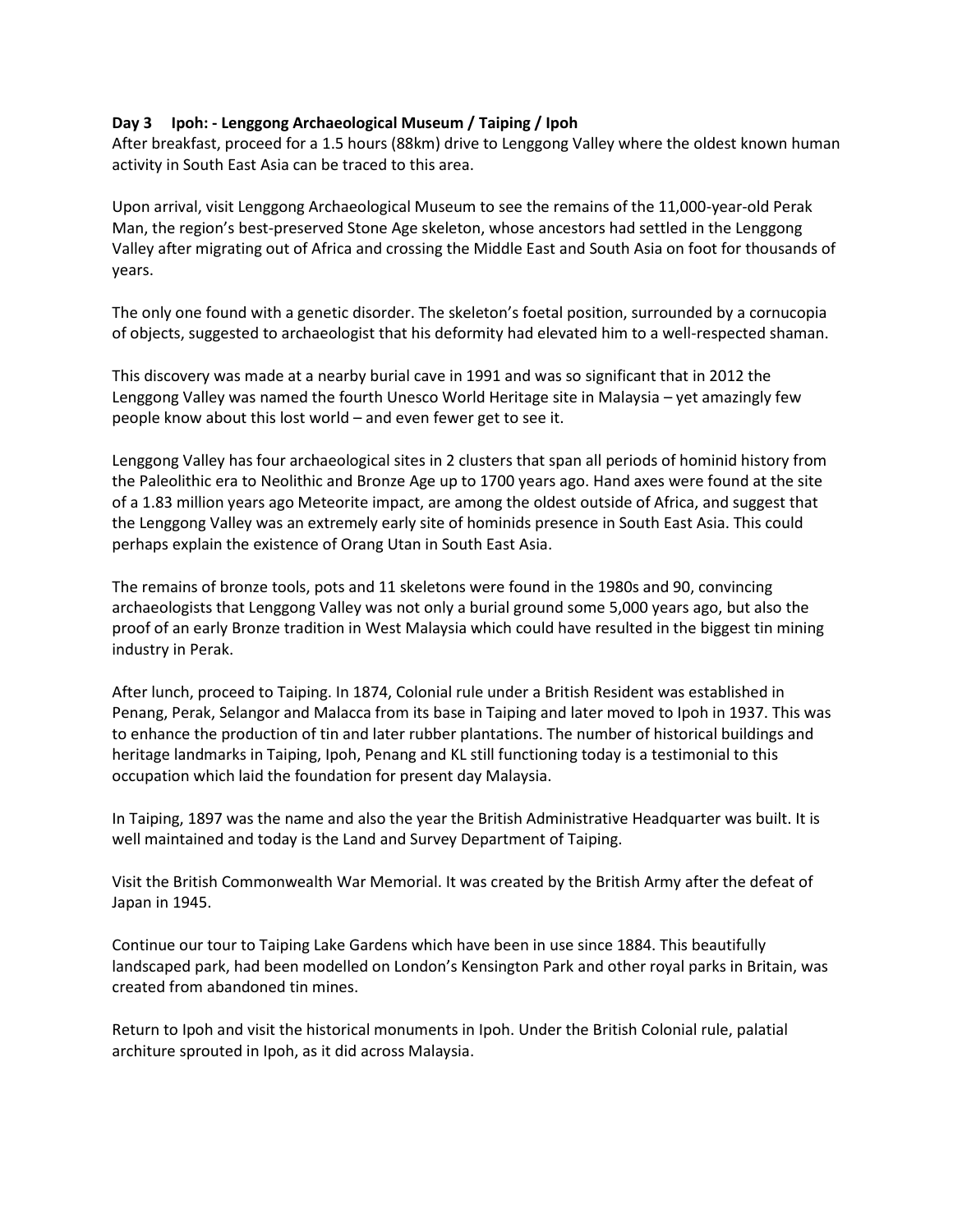Amongst the monument to colonial extravagance is the 20<sup>th</sup> century Railway Station with its gleaming white domes. Facing it is 1916 Town Hall. A few minutes' walk down the road is a rather controversial monument, the Birch Memorial Clock Tower. Decorated with friezes featuring luminaries from Buddha to Charles Darwin, the tower was built in 1909 in memory of the deeply unpopular James W.W. Birch, the first British Resident of Perak, who was murdered by one of the locals.

Overnight 4-star city hotel in Ipoh. (Breakfast/Lunch included)

## **Day 4 Ipoh: - Cameron Highlands Day Tour**

0900 hours depart Ipoh for a 2.5 hours' drive (90 km) up the highlands in Pahang. In the 19th century the Cameron Highland was a popular spot for the British colonialists to retreat to from the heat and humidity of the lowlands. Much of the colonial character remains in the architecture of the highlands and resembles the English countryside more than tropical Malaysia.

Your next visit is to visit BOH Tea Plantation. Situated on numerous hills where the slopes are covered by nothing else but tea trees.

The highland was first founded in 1885 by Mr. William Cameron, a British Government surveyor while on a mapping expedition. The cool temperature and undulating hills provide perfect conditions for growing strawberries and tea. Many hill slopes are covered with iconic tea plantations with their distinctive pattern. The beautifully manicured tea plantations look like a carpet that stretches for miles into the distance.

See how tea is grown, harvested and take a walk in the plantation and get a feel of the natural environment filled with fresh air and green scenery around you. Visit the nearby factory where harvested tea is processed immediately. See the process to turn from green tea leaves to processed tea ready for your tea pot.

After lunch, transfer back to Ipoh. Overnight 4-star city hotel in Ipoh. (Breakfast/Lunch included)

## **Day 5 Ipoh - Penang: - Orang Utan Island**

After breakfast, depart Ipoh for an hour's drive to Bukit Merah (88km) and then by boat for 20 minutes to Orang Utan Island at Semanggol, Perak.

While most of Malaysia's orang-utan rehabilitation efforts are focused in east Malaysia, such as the Sepilok Orang Utan Rehabilitation Centre in Sabah, other initiatives are also forming in Peninsular Malaysia toward this goal. One fundamental hub that contributes to these efforts is the Orang Utan Island situated within the Bukit Merah Laketown at Semanggol, Perak. The Orang Utan Island is a research institution dedicated to the preservation and research of the orang-utan. The Island is a rehabilitation and conservation facility where Orang Utan are able to roam freely. This unique island serves as a research and educational centre to better understand this endangered species. The island sits in the middle of a very large expanse of water so that the Orang Utan will stay within the jungle on the island of 4000 hectares.

On arrival visitors are greeted by guides who explain what the research facility is all about.